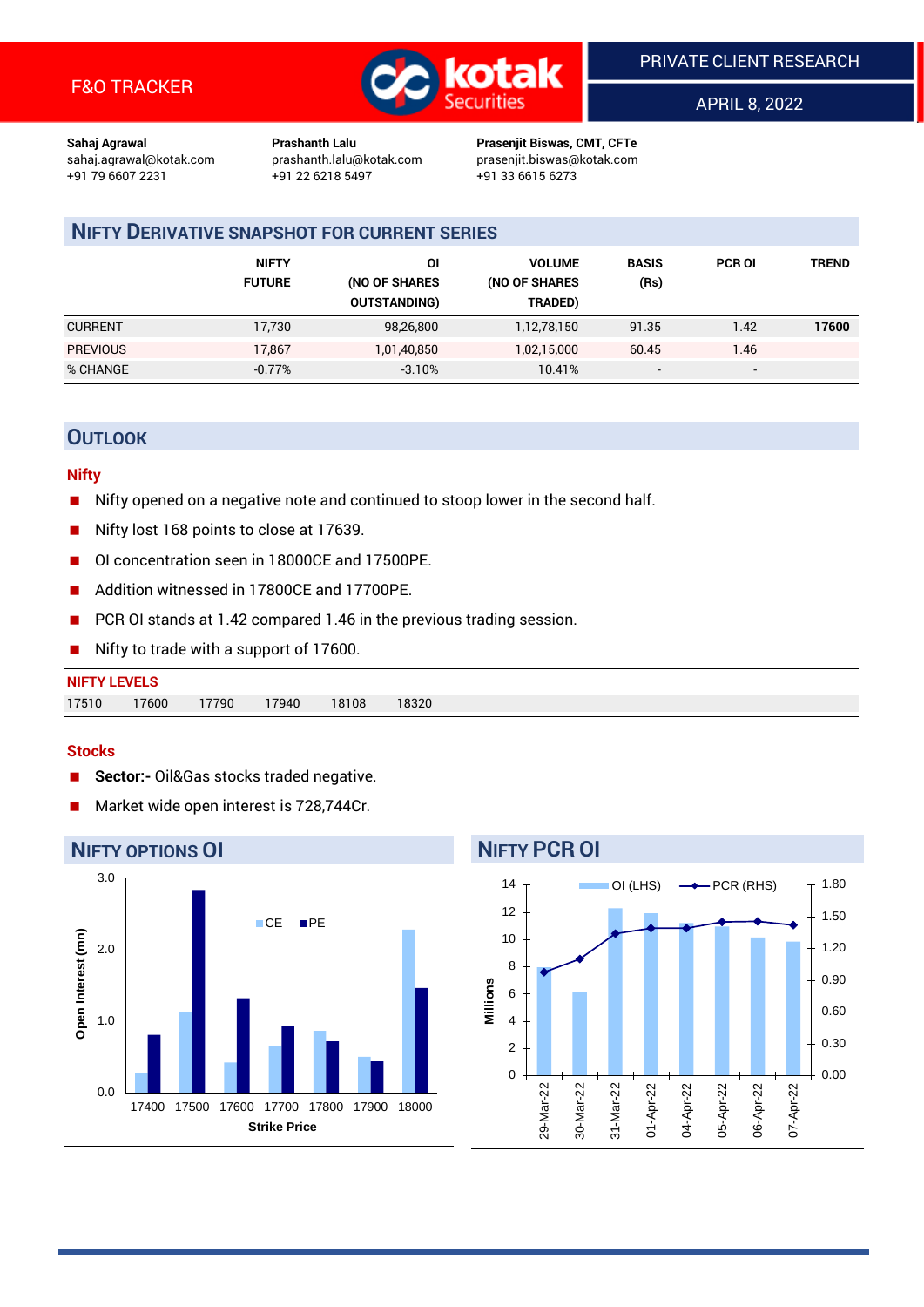# **FUTURE STATISTICS**

#### **OI INCREASE**

| <b>SYMBOL</b>     | ΟI    | ΟI           | <b>PRICE CHG</b> |
|-------------------|-------|--------------|------------------|
|                   | (%)   | (SHARES)     | $(\%)$           |
| <b>BEL</b>        | 13.5% | 4,33,77,000  | 6.5%             |
| <b>HONAUT</b>     | 10.0% | 7.890        | 3.3%             |
| <b>BALRAMCHIN</b> | 8.9%  | 82,99,200    | 0.8%             |
| <b>LTTS</b>       | 7.9%  | 7,40,800     | $-3.2%$          |
| <b>HDFCBANK</b>   | 7.9%  | 4,73,90,200  | $-2.2%$          |
| <b>CANFINHOME</b> | 7.9%  | 37, 15, 725  | 2.1%             |
| <b>BSOFT</b>      | 7.7%  | 59,24,100    | 0.5%             |
| <b>IDEA</b>       | 7.1%  | 66,71,00,000 | 0.9%             |
| <b>ABBOTINDIA</b> | 6.5%  | 32,250       | 2.8%             |
| <b>KOTAKBANK</b>  | 5.6%  | 1.80.90.400  | $-0.7%$          |

| <b>OI DECREASE</b> |         |             |                  |
|--------------------|---------|-------------|------------------|
| <b>SYMBOL</b>      | ΟI      | ΟI          | <b>PRICE CHG</b> |
|                    | (%)     | (SHARES)    | (%)              |
| <b>CHAMBLFERT</b>  | $-9.1%$ | 27,36,000   | $-2.4%$          |
| PFI.               | $-7.9%$ | 33,82,500   | 3.7%             |
| <b>JKCEMENT</b>    | $-7.5%$ | 3,38,800    | 1.4%             |
| <b>ONGC</b>        | $-7.5%$ | 5,52,93,700 | $-2.3%$          |
| COROMANDEL         | $-7.0%$ | 12,96,875   | $-1.5%$          |
| <b>ASTRAL</b>      | $-6.3%$ | 7.50.750    | 1.3%             |
| AMBUJACEM          | $-6.1%$ | 2,29,00,500 | 1.5%             |
| <b>GNFC</b>        | $-5.5%$ | 28,27,500   | $-3.3%$          |
| <b>ICICIPRULI</b>  | $-5.0%$ | 58,53,000   | 1.0%             |
| <b>PAGEIND</b>     | $-5.0%$ | 83,250      | $-0.7%$          |

# **CASH STATISTICS**

| <b>TOP VOLUMES</b> |                      |              |              |  |  |  |  |
|--------------------|----------------------|--------------|--------------|--|--|--|--|
| <b>SYMBOL</b>      | <b>TRADED SHARES</b> | <b>VALUE</b> | <b>CLOSE</b> |  |  |  |  |
|                    | (QTY)                | (IN LAKHS)   |              |  |  |  |  |
| <b>TATAPOWER</b>   | 15,11,74,247         | 4,33,996     | 278          |  |  |  |  |
| <b>HDFCBANK</b>    | 2,03,90,866          | 3,10,976     | 1,517        |  |  |  |  |
| <b>HDFC</b>        | 80,94,839            | 2,00,592     | 2,463        |  |  |  |  |
| <b>ZEEL</b>        | 6,78,70,863          | 1,96,269     | 285          |  |  |  |  |
| <b>RELIANCE</b>    | 71,51,632            | 1,84,733     | 2,573        |  |  |  |  |
| <b>YESBANK</b>     | 89,43,47,658         | 1,39,061     | 16           |  |  |  |  |
| <b>BEL</b>         | 5,42,99,168          | 1,26,286     | 234          |  |  |  |  |
| <b>ICICIBANK</b>   | 1,50,87,175          | 1,13,123     | 749          |  |  |  |  |
| <b>SBIN</b>        | 1,96,20,958          | 1,01,065     | 515          |  |  |  |  |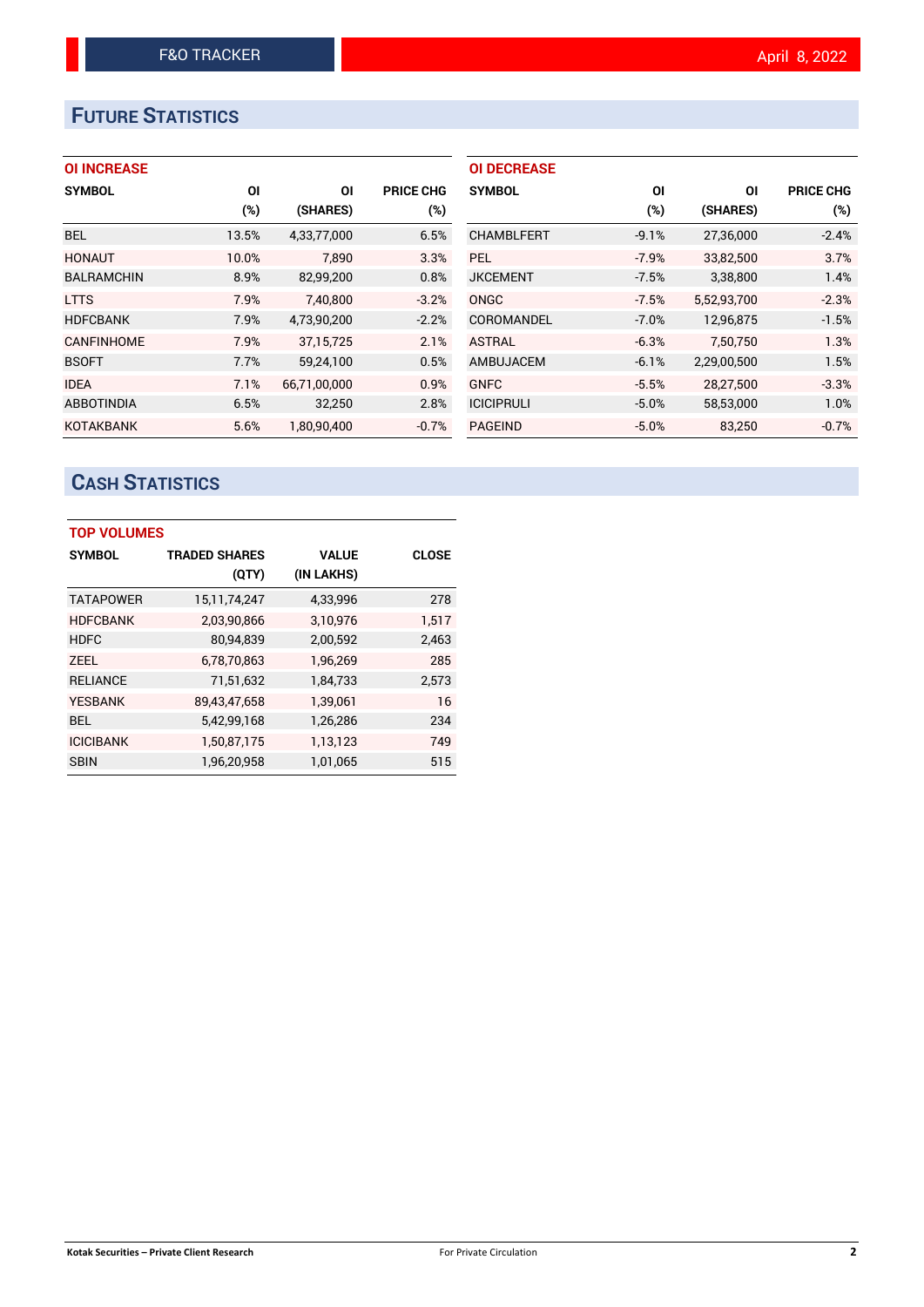# **OPTION STATISTICS**

#### **SIGNIFICANT CALL OPEN INTEREST**

| <b>SYMBOL</b>    | <b>STRK</b>  | <b>OPTION</b> | <b>CLOSE</b> | <b>FUT</b>   | ΟI         |
|------------------|--------------|---------------|--------------|--------------|------------|
|                  | <b>PRICE</b> | TYPE          | (RS)         | <b>CLOSE</b> | (SHARES)   |
| <b>NTPC</b>      | 150          | CE            | 5.6          | 154          | 219,67,800 |
| <b>NTPC</b>      | 160          | CE            | 1.5          | 154          | 206,96,700 |
| COALINDIA        | 200          | <b>CE</b>     | 5.0          | 192          | 99,41,400  |
| <b>TATAPOWER</b> | 300          | CE            | 6.6          | 280          | 227.67.750 |
| <b>HINDALCO</b>  | 600          | CE            | 12.7         | 576          | 53,72,850  |
| ONGC             | 180          | CE            | 2.0          | 170          | 105,02,800 |
| ONGC             | 175          | CE            | 3.1          | 170          | 99,02,200  |
| <b>HINDALCO</b>  | 580          | CF            | 19.8         | 576          | 42,01,100  |
| <b>ITC</b>       | 260          | CE            | 6.0          | 258          | 191,64,800 |
| <b>MARUTI</b>    | 8.000        | СE            | 130.1        | 7.685        | 3,72,200   |

#### **SIGNIFICANT PUT OPEN INTEREST**

| <b>SYMBOL</b>     | <b>STRK</b><br><b>PRICE</b> | <b>OPTION</b><br>TYPE | <b>CLOSE</b><br>(RS) | <b>FUT</b><br><b>CLOSE</b> | ΟI<br>(SHARES) |
|-------------------|-----------------------------|-----------------------|----------------------|----------------------------|----------------|
| <b>NTPC</b>       | 150                         | PF                    | 1.7                  | 154                        | 88,80,600      |
| <b>NTPC</b>       | 140                         | PF                    | 0.5                  | 154                        | 69,59,700      |
| <b>TATAPOWER</b>  | 250                         | <b>PE</b>             | 3.4                  | 280                        | 80,39,250      |
| <b>TATAPOWER</b>  | 260                         | <b>PE</b>             | 5.6                  | 280                        | 76.41.000      |
| <b>NTPC</b>       | 145                         | <b>PE</b>             | 0.8                  | 154                        | 39,78,600      |
| <b>MARUTI</b>     | 7.000                       | PE                    | 50.8                 | 7.685                      | 1.32.600       |
| <b>SBIN</b>       | 500                         | PF                    | 8.3                  | 518                        | 40,47,000      |
| <b>ITC</b>        | 250                         | <b>PE</b>             | 3.3                  | 258                        | 67,20,000      |
| <b>TATAMOTORS</b> | 440                         | PF                    | 13.2                 | 452                        | 48,27,900      |
| <b>TATAPOWER</b>  | 270                         | <b>PE</b>             | 8.9                  | 280                        | 55,21,500      |

| SIGNIFICANT CALL OPEN INTEREST ADDITION |              |               |             |        |              |  |  |  |  |
|-----------------------------------------|--------------|---------------|-------------|--------|--------------|--|--|--|--|
| <b>SYMBOL</b>                           | STRK         | <b>OPTION</b> | <b>OPEN</b> | OI CHG | <b>CLOSE</b> |  |  |  |  |
|                                         | <b>PRICE</b> | <b>TYPE</b>   | <b>INT</b>  | (%)    | (Rs)         |  |  |  |  |
| <b>BEL</b>                              | 237          | СE            | 5,09,200    | 2133%  | 10.2         |  |  |  |  |
| CANFINHOME                              | 690          | СE            | 1,02,375    | 2000%  | 22.1         |  |  |  |  |
| <b>WIPRO</b>                            | 585          | СE            | 2,14,400    | 1575%  | 17.9         |  |  |  |  |
| <b>FSL</b>                              | 170          | CE            | 1.45.600    | 1300%  | 0.6          |  |  |  |  |
| <b>DABUR</b>                            | 610          | <b>CE</b>     | 2,27,500    | 1300%  | 1.5          |  |  |  |  |
| <b>HDFC</b>                             | 2.480        | <b>CE</b>     | 1,87,800    | 1232%  | 72.8         |  |  |  |  |
| <b>NATIONALUM</b>                       | 147          | <b>CE</b>     | 1,10,500    | 1200%  | 0.9          |  |  |  |  |
| ZEEL                                    | 285          | <b>CE</b>     | 9.48.000    | 1070%  | 14.9         |  |  |  |  |
| <b>TATACOMM</b>                         | 1,340        | <b>CE</b>     | 3,29,600    | 1044%  | 63.7         |  |  |  |  |
| <b>BEL</b>                              | 232          | СE            | 3,80,000    | 900%   | 12.4         |  |  |  |  |

| SIGNIFICANT PUT OPEN INTEREST ADDITION |              |               |             |        |              |  |  |  |  |
|----------------------------------------|--------------|---------------|-------------|--------|--------------|--|--|--|--|
| <b>SYMBOL</b>                          | <b>STRK</b>  | <b>OPTION</b> | <b>OPEN</b> |        | <b>CLOSE</b> |  |  |  |  |
|                                        | <b>PRICE</b> | <b>TYPE</b>   | <b>INT</b>  | $(\%)$ | (Rs)         |  |  |  |  |
| <b>BEL</b>                             | 240          | <b>PE</b>     | 2,31,800    | 6000%  | 13.1         |  |  |  |  |
| <b>NTPC</b>                            | 157          | <b>PE</b>     | 3.13.500    | 2650%  | 5.4          |  |  |  |  |
| BEL                                    | 235          | <b>PE</b>     | 3,11,600    | 1950%  | 10.4         |  |  |  |  |
| <b>BIOCON</b>                          | 355          | <b>PE</b>     | 1,19,600    | 1633%  | 11.4         |  |  |  |  |
| <b>IDFC</b>                            | 57           | <b>PE</b>     | 1,40,000    | 1300%  | 0.7          |  |  |  |  |
| <b>BFI</b>                             | 225          | <b>PE</b>     | 9,95,600    | 870%   | 5.9          |  |  |  |  |
| <b>IDFC</b>                            | 40           | <b>PE</b>     | 1,40,000    | 600%   | 0.1          |  |  |  |  |
| <b>COALINDIA</b>                       | 210          | <b>PE</b>     | 1,17,600    | 600%   | 21.6         |  |  |  |  |
| BEL.                                   | 230          | <b>PE</b>     | 10,48,800   | 590%   | 8.0          |  |  |  |  |
| BANKBARODA                             | 122          | <b>PE</b>     | 2,80,800    | 500%   | 6.5          |  |  |  |  |

|                  | <b>CALL OPTION VOLUMES</b> |               |                  |              |                  | <b>PUT OPTION VOLUMES</b> |               |                  |              |  |
|------------------|----------------------------|---------------|------------------|--------------|------------------|---------------------------|---------------|------------------|--------------|--|
| <b>SYMBOL</b>    | <b>STRK</b>                | <b>OPTION</b> | <b>CONTRACTS</b> | <b>CLOSE</b> | <b>SYMBOL</b>    | <b>STRK</b>               | <b>OPTION</b> | <b>CONTRACTS</b> | <b>CLOSE</b> |  |
|                  | <b>PRICE</b>               | <b>TYPE</b>   |                  | (Rs)         |                  | <b>PRICE</b>              | <b>TYPE</b>   |                  | (Rs)         |  |
| <b>SBIN</b>      | 520                        | <b>CE</b>     | 18,778           | 14.9         | <b>RELIANCE</b>  | 2,600                     | <b>PE</b>     | 6,950            | 75.7         |  |
| <b>BEL</b>       | 230                        | <b>CE</b>     | 16,457           | 13.8         | <b>HDFCBANK</b>  | 1,500                     | <b>PE</b>     | 6.672            | 34.4         |  |
| <b>HDFCBANK</b>  | 1,600                      | <b>CE</b>     | 16,157           | 20.1         | <b>RELIANCE</b>  | 2,580                     | <b>PE</b>     | 5,832            | 65.2         |  |
| <b>TATAPOWER</b> | 300                        | <b>CE</b>     | 16,003           | 6.6          | <b>RELIANCE</b>  | 2.500                     | <b>PE</b>     | 5,262            | 35.5         |  |
| <b>RELIANCE</b>  | 2,700                      | <b>CE</b>     | 13,835           | 29.7         | <b>TATAPOWER</b> | 280                       | <b>PE</b>     | 5,251            | 13.7         |  |
| <b>BEL</b>       | 240                        | <b>CE</b>     | 12.846           | 9.1          | <b>WIPRO</b>     | 580                       | <b>PE</b>     | 5.036            | 16.9         |  |
| <b>RELIANCE</b>  | 2,600                      | <b>CE</b>     | 12,501           | 65.2         | <b>TCS</b>       | 3,700                     | <b>PE</b>     | 4,883            | 98.7         |  |
| <b>NTPC</b>      | 160                        | <b>CE</b>     | 11.697           | 1.5          | <b>HDFC</b>      | 2,500                     | <b>PE</b>     | 4.737            | 84.9         |  |
| <b>AXISBANK</b>  | 800                        | <b>CE</b>     | 11,693           | 19.5         | <b>ADANIENT</b>  | 2,100                     | <b>PE</b>     | 4,709            | 96.5         |  |
| <b>ICICIBANK</b> | 750                        | <b>CE</b>     | 11,618           | 21.2         | <b>HDFCBANK</b>  | 1,520                     | <b>PE</b>     | 4.600            | 43.8         |  |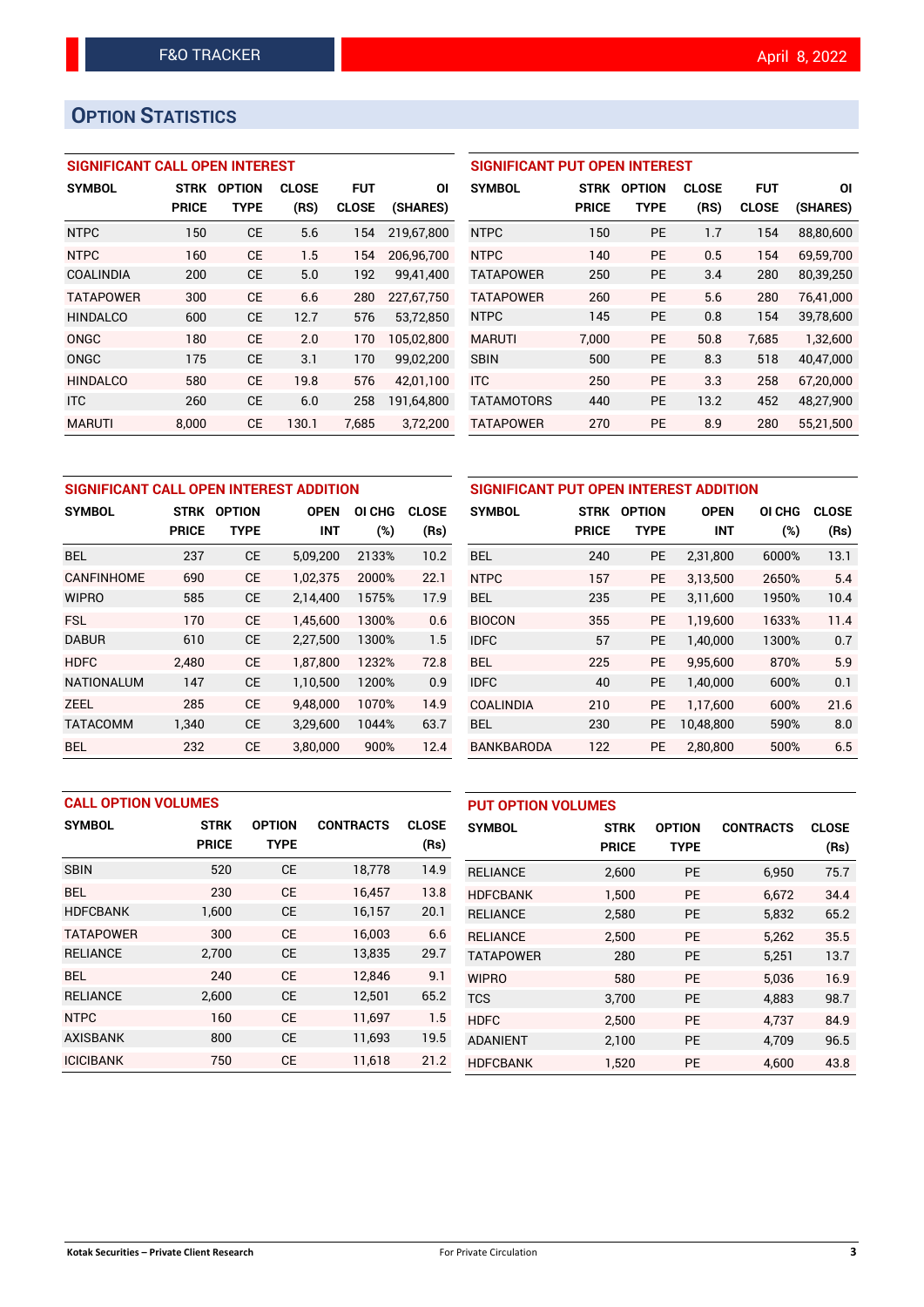#### **RATING SCALE (PRIVATE CLIENT GROUP)**

- **BUY**  Stock/Index looks strong from the expiry/near term perspective and is expected to gain on the basis of technical and/or derivative parameters. Time frame is minimum of current expiry and in certain cases extend to the next series depending on the stock behaviour. Strict stop loss needs to be adhered to for every buy/long recommendation given.
- **SELL** Stock/Index looks weak from the expiry/near term perspective and is expected to gain on the basis of technical and/or derivative parameters. Time frame is minimum of current expiry and in certain cases extend to the next series depending on the stock behaviour. Strict stop loss needs to be adhered to for every sell/short recommendation given.

#### **FUNDAMENTAL RESEARCH TEAM (PRIVATE CLIENT GROUP)**

**Shrikant Chouhan Arun Agarwal Amit Agarwal, CFA Hemali Dhame** shrikant.chouhan@kotak.com arun.agarwal@kotak.com agarwal.amit@kotak.com Hemali.Dhame@kotak.com +91 22 6218 5408 +91 22 6218 6443 +91 22 6218 6439 +91 22 6218 6433

Metals & Mining, Midcap Pharmaceuticals Pharmaceuticals Research Associate Support Executive<br>
iatin.damania@kotak.com purvi.shah@kotak.com rini.mehta@kotak.com k.kathirvelu@kotak.com jatin.damania@kotak.com

**Sumit Pokharna** Pankaj Kumar<br>Oil and Gas, Information Tech Construction, sumit.pokharna@kotak.com pankajr.kumar@kotak.com +91 22 6218 6438 +91 22 6218 6434

# **Jatin Damania Purvi Shah Rini Mehta K. Kathirvelu**

Construction, Capital Goods & Midcaps

Transportation, Paints, FMCG

+91 22 6218 6440 +91 22 6218 6432 +91 80801 97299 +91 22 6218 6427

#### **TECHNICAL RESEARCH TEAM (PRIVATE CLIENT GROUP)**

[shrikant.chouhan@kotak.com](mailto:shrikant.chouhan@kotak.com) [amol.athawale@kotak.com](mailto:amol.athawale@kotak.com) Research Associate +91 22 6218 5408 +91 20 6620 3350 [sayed.haider@kotak.com](mailto:sayed.haider@kotak.com)

**Shrikant Chouhan Amol Athawale Sayed Haider**

+91 22 62185498

#### **DERIVATIVES RESEARCH TEAM (PRIVATE CLIENT GROUP)**

+91 79 6607 2231 +91 22 6218 5497 +91 33 6615 6273

**Sahaj Agrawal Prashanth Lalu Prasenjit Biswas, CMT, CFTe** [prasenjit.biswas@kotak.com](mailto:prasenjit.biswas@kotak.com)